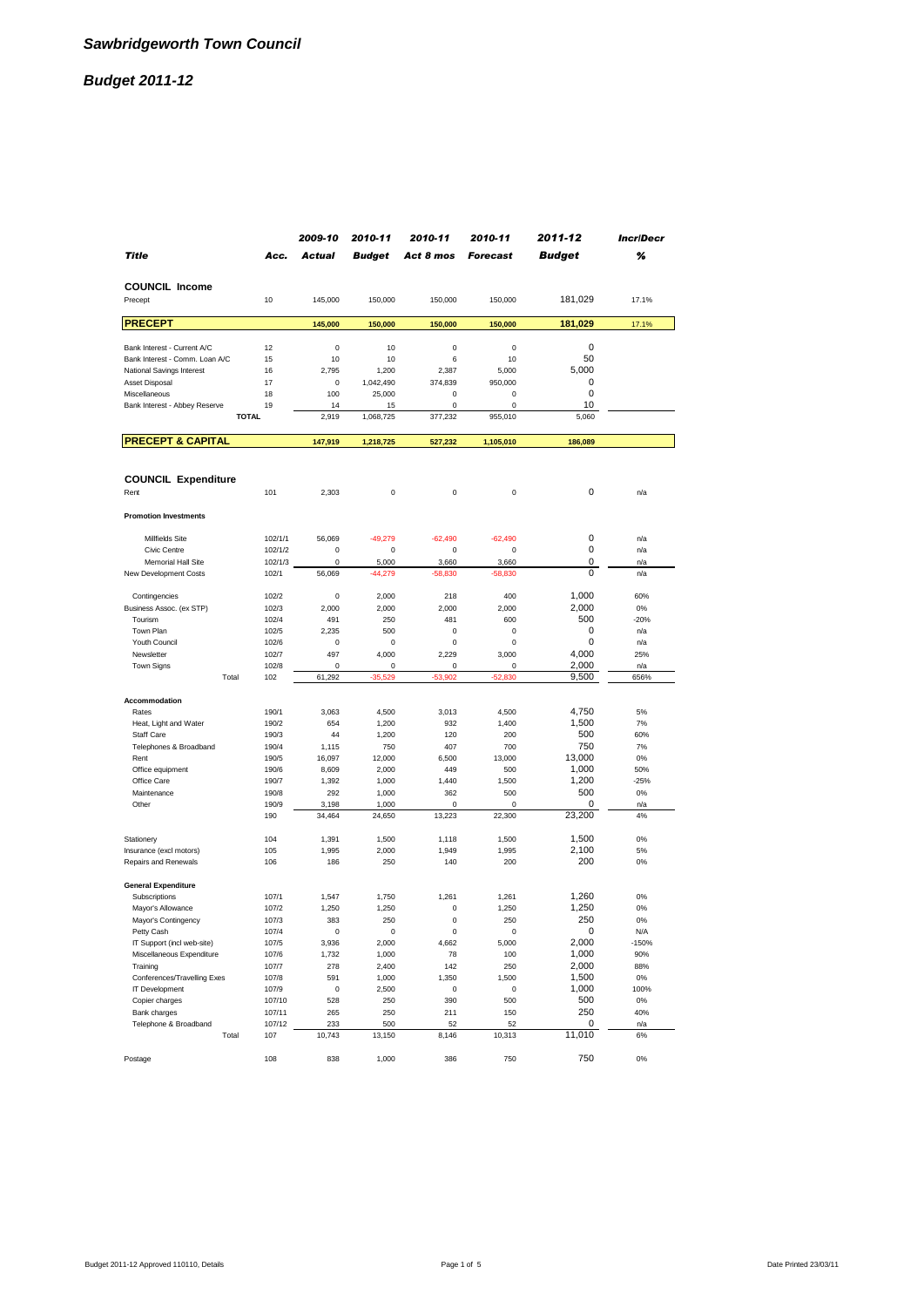|                               |                           | 2009-10       | 2010-11       | 2010-11        | 2010-11         | 2011-12       | <b>IncriDecr</b> |
|-------------------------------|---------------------------|---------------|---------------|----------------|-----------------|---------------|------------------|
| <b>Title</b>                  | Acc.                      | <b>Actual</b> | <b>Budget</b> | Act 8 mos      | <b>Forecast</b> | <b>Budget</b> | %                |
| Fees                          |                           |               |               |                |                 |               |                  |
| <b>Audit Fees</b>             | 109/1                     | 815           | 1,000         | 1,030          | 1,030           | 1,300         | 21%              |
| <b>Election Expenses</b>      | 109/2                     | 1,000         | $\Omega$      | $\Omega$       | $\Omega$        | 5,411         | 100%             |
| Total                         | 109                       | 1,815         | 1,000         | 1,030          | 1,030           | 6,711         | 85%              |
| <b>Grants and Donations</b>   |                           |               |               |                |                 |               |                  |
| Community Bus                 | 110/1                     | 0             | 1,500         | $\mathbf 0$    | 1,500           | 1,500         | n/a              |
| Sawbobus                      | 110/2                     | 0             | $\mathbf 0$   | $\mathbf 0$    | $\mathbf 0$     | 2,000         | n/a              |
| Shelters & Bins               | 110/3                     | $\Omega$      | $\bf 0$       | $\Omega$       | $\Omega$        | $\mathbf 0$   | n/a              |
| <b>British Legion Wreath</b>  | 110/4                     | 40            | 40            | 60             | 60              | 60            | 0%               |
| Annual Youth Award            | 110/5                     | $\mathbf 0$   | 100           | 106            | 106             | $\Omega$      | n/a              |
| Annual Citizen Award          | 110/6                     | 17            | 100           | 106            | 106             | 0             | n/a              |
| Honoraria                     | 110/7                     | 250           | 250           | 250            | 250             | 250           | 0%               |
| General Grants                | 110/8                     | 11,044        | 14,000        | 3,818          | 10,000          | 20,000        | 50%              |
| Rewards                       | 110/9                     | 80            | 500           | $\pmb{0}$      | $\bf 0$         | 0             | n/a              |
| <b>Allocated Grants</b>       | 110/10                    | $\Omega$      | $\Omega$      | $\Omega$       | $\Omega$        | 0             | n/a              |
| Total                         | 110                       | 11,431        | 16,490        | 4,340          | 12,022          | 23,810        | 50%              |
|                               | <b>TOTAL</b>              | 91,994        | 24,511        | $-36,793$      | $-25,020$       | 78,781        | 132%             |
| <b>COUNCIL EXPENDITURE</b>    |                           | 91,994        | 24,511        | $-36,793$      | $-25.020$       | 78,781        | 132%             |
| <b>STAFF COSTS</b>            |                           |               |               |                |                 |               |                  |
| On-costs                      | <b>TOTAL</b>              | 46,825        | 77,039        | 38,238         | 77,000          | 81,064        | 5%               |
| NIC (-ers)                    | 111                       | 14,930        | 5,262         | 9,372          | 12.493          | 4,726         | $-164%$          |
| Pensions (-ers)               | 112                       | 17,796        | 14,568        | 8,450          | 11,264          | 11,304        | 0%               |
|                               |                           | 32,726        | 19,830        | 17,822         | 23,757          | 16,030        | $-48%$           |
|                               | <b>Total People Costs</b> | 79,551        | 96,869        | 56,060         | 100,757         | 97,094        | $-4%$            |
| <b>STAFF COSTS</b>            |                           | 79,551        | 96,869        | 56,060         | 100,757         | 97,094        | $-4%$            |
| <b>ALLOTMENTS Income</b>      |                           |               |               |                |                 |               |                  |
| <b>Bellmead Rent</b>          | 31                        | 115           | 120           | 96             | 96              | 150           | 36%              |
| <b>Bullfields Rent</b>        | 32                        | 703           | 680           | 788            | 788             | 1.000         | 21%              |
| Southbrook Rent               | 33                        | 620           | 620           | 681            | 681             | 700           | 3%               |
| Vantorts Rent                 | 34                        | 90            | 90            | 92             | 92              | 150           | 39%              |
| Miscellaneous                 | 35                        | 25            | $\Omega$      | 20             | 20              | $\Omega$      | n/a              |
|                               | <b>TOTAL</b>              | 1,553         | 1,510         | 1,677          | 1,677           | 2,000         | 16%              |
| <b>ALLOTMENTS Expenditure</b> |                           |               |               |                |                 |               |                  |
| <b>Bellmead</b>               |                           |               |               |                |                 |               |                  |
| Water                         | 121/1                     | 0             | 250           | 1,009          | 1,200           | 50            | $-2300%$         |
| Maintenance                   | 121/2                     | 134           | 250           | 2,598          | 2,598           | $\mathbf 0$   |                  |
| Total                         | 121                       | 134           | 500           | 3,607          | 3,798           | 50            |                  |
| <b>Bullfields</b>             |                           |               |               |                |                 | $\mathbf 0$   |                  |
| Water                         | 122/1                     | 386           | 100           | 445            | 445             |               |                  |
| Maintenance                   | 122/2                     | 326           | 250           | 1,615          | 1,700           | 0<br>0        |                  |
| Total<br>Southbrook           | 122                       | 712           | 350           | 2,060          | 2.145           |               |                  |
| Water                         | 123/1                     | 306           | 200           | 330            | 500             | 500           | 0%               |
|                               | 123/2                     |               |               |                |                 | 500           |                  |
| Maintenance<br>Total          | 123                       | 85<br>391     | 150<br>350    | 1,779<br>2,109 | 1,800<br>2,300  | 1,000         | -260%<br>$-130%$ |
| <b>Vantorts</b>               |                           |               |               |                |                 |               |                  |
| Water                         | 124/1                     | 46            | 75            | 34             | 50              | 50            | 0%               |
| Maintenance                   | 124/2                     | 187           | 150           | 277            | 500             | 250           | $-100%$          |
| Total                         | 124                       | 233           | 225           | 311            | 550             | 300           | $-83%$           |
|                               | <b>TOTAL</b>              | 1,470         | 1,425         | 8,087          | 8,793           | 1,350         | $-551%$          |
|                               |                           |               |               |                |                 |               |                  |
| <b>ALLOTMENTS</b>             |                           | 83            | 85            | $-6,410$       | $-7.116$        | 650           | 1195%            |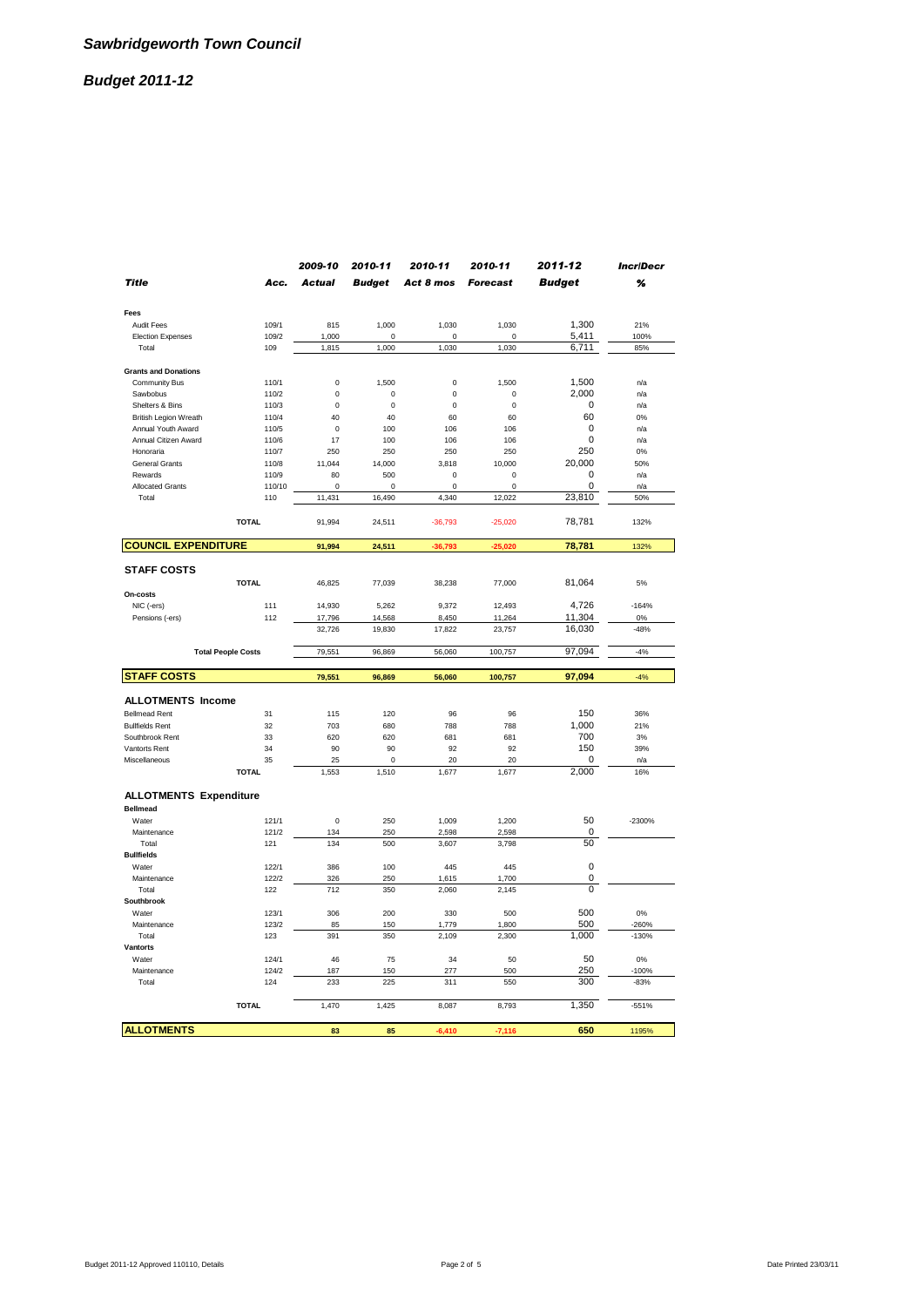|                                |              | 2009-10       | 2010-11       | 2010-11   | 2010-11         | 2011-12        | <b>IncriDecr</b> |
|--------------------------------|--------------|---------------|---------------|-----------|-----------------|----------------|------------------|
| <b>Title</b>                   | Acc.         | <b>Actual</b> | <b>Budget</b> | Act 8 mos | <b>Forecast</b> | <b>Budget</b>  | %                |
|                                |              |               |               |           |                 |                |                  |
| <b>CEMETERY Income</b>         |              |               |               |           |                 |                |                  |
| <b>Burial Fees</b>             | 41           | 16,750        | 20,000        | 18,125    | 25,000          | 24,000         | $-4%$            |
| <b>Memorial Fees</b>           | 42           | 2,025         | 2,500         | 4,147     | 6,000           | 6,000          | 0%               |
| Land Rent                      | 44           | 0             | 50            | 0         | $\mathbf 0$     | 0              | n/a              |
| Donations                      | 46           | 0             | $\mathbf 0$   | 0         | $\mathbf 0$     | 0              | n/a              |
| Misc                           | 47           | 400           | 250           | 200       | $\mathbf 0$     | $\mathbf 0$    | n/a              |
| Grave digging fees             | 48           | 60            | $\mathbf 0$   | 250       | 300             | 250            | $-20%$           |
|                                | <b>TOTAL</b> | 19,235        | 22,800        | 22,722    | 31,300          | 30,250         | $-3%$            |
| <b>CEMETERY Expenditure</b>    |              |               |               |           |                 |                |                  |
| Maintenance                    | 131          | 10,000        | 5,000         | 2,310     | 3,600           | 3,600          | 0%               |
| <b>Water Rates</b>             | 132          | 100           | 100           | 51        | 100             | 100            | 0%               |
| Skip Hire                      | 133          | 1,000         | 750           | 595       | 1,200           | 1,500          | 20%              |
| New Area                       | 134          | 500           | 7,500         | 11,440    | 12,000          | 10,000         | $-20%$           |
| Misc                           | 135          | 1,000         | 500           | 1,987     | 2,000           | 500            | $-300%$          |
| Grave Digging costs            | 136          | 0             | $\mathbf 0$   | 290       | $\mathbf 0$     | 250            | 100%             |
|                                | <b>TOTAL</b> | 12,600        | 13,850        | 16,673    | 18,900          | 15,950         | $-18%$           |
| <b>CEMETERY</b>                |              | 6,635         | 8,950         | 6,049     | 12,400          | 14,300         | 13%              |
|                                |              |               |               |           |                 |                |                  |
| <b>RECREATION Income</b>       |              |               |               |           |                 |                |                  |
| Grants                         | 61           | 3,250         | 1,000         | 0         | 1,000           | 1,000          | 0%               |
| Skate Park                     | 62           | $\mathbf 0$   | $\mathbf 0$   | 0         | $\mathbf 0$     | 0              | n/a              |
|                                | <b>TOTAL</b> | 3,250         | 1,000         | 0         | 1,000           | 1,000          | n/a              |
| <b>RECREATION Expenditure</b>  |              |               |               |           |                 |                |                  |
| Planters                       | 884          | 0             | 0             | 615       | 900             | 250            | $-260%$          |
| Playgrounds                    | 885          | $\mathbf 0$   | $\mathbf 0$   | 0         | 250             | 2,000          | 88%              |
| Parish Paths                   | 886          | 200           | 1,000         | 564       | 750             | 1,000          | 25%              |
| West Road                      | 887          | 500           | 500           | 1,084     | 1,500           | 1,200          | $-25%$           |
| Skate Park / Vantorts Park     | 888          | $\mathbf 0$   | 10,000        | 0         | $\mathbf 0$     | 0              |                  |
| Millennium Trail               | 889          | 100           | 500           | 880       | 880             | 500            | $-76%$           |
| Scout Hut                      | 890          | 0             | 0             | 0         | 0               | 0              |                  |
|                                | <b>TOTAL</b> | 800           | 12,000        | 3,143     | 4,280           | 4,950          | 14%              |
|                                |              |               |               |           |                 |                |                  |
| <b>RECREATION</b>              |              | 2.450         | $-11.000$     | $-3,143$  | $-3,280$        | $-3.950$       | 14%              |
| <b>LOANS Income</b>            |              |               |               |           |                 |                |                  |
| <b>SYPRC</b>                   | 51           | 0             | 0             | 0         | $\mathbf 0$     | 0              |                  |
| <b>SYPRC Capital Repayment</b> | 52           | 2,000         | 2,000         | 333       | 333             | 0              |                  |
| <b>SYPRC Interest Received</b> | 53           | 119           | 120           | 20        | 20              | $\mathbf 0$    |                  |
| Hailey Day Centre              | 54           | $\mathbf 0$   | $\mathbf 0$   | 0         | $\mathbf 0$     | 0              |                  |
|                                | <b>TOTAL</b> | 2,119         | 2,120         | 353       | 353             | 0              |                  |
| <b>LOANS Expenditure</b>       |              |               |               |           |                 |                |                  |
| <b>SYPRC</b>                   | 141          | $\mathbf 0$   | $\mathbf 0$   | $-85$     | $-85$           | $\mathbf 0$    |                  |
| SYPRC Loan                     | 142          | 0             | $\mathbf 0$   | 0         | $\mathbf 0$     | $\mathbf 0$    |                  |
| Hailey Day Centre              | 143          | 0             | $\mathbf 0$   | 0         | $\mathbf 0$     | 0              |                  |
|                                | <b>TOTAL</b> | $\mathbf 0$   | $\mathbf 0$   | $-85$     | $-85$           | $\overline{0}$ |                  |
|                                |              |               |               |           |                 |                |                  |
| LOANS                          |              | 2.119         | 2.120         | 438       | 438             | $\bf{0}$       | n/a              |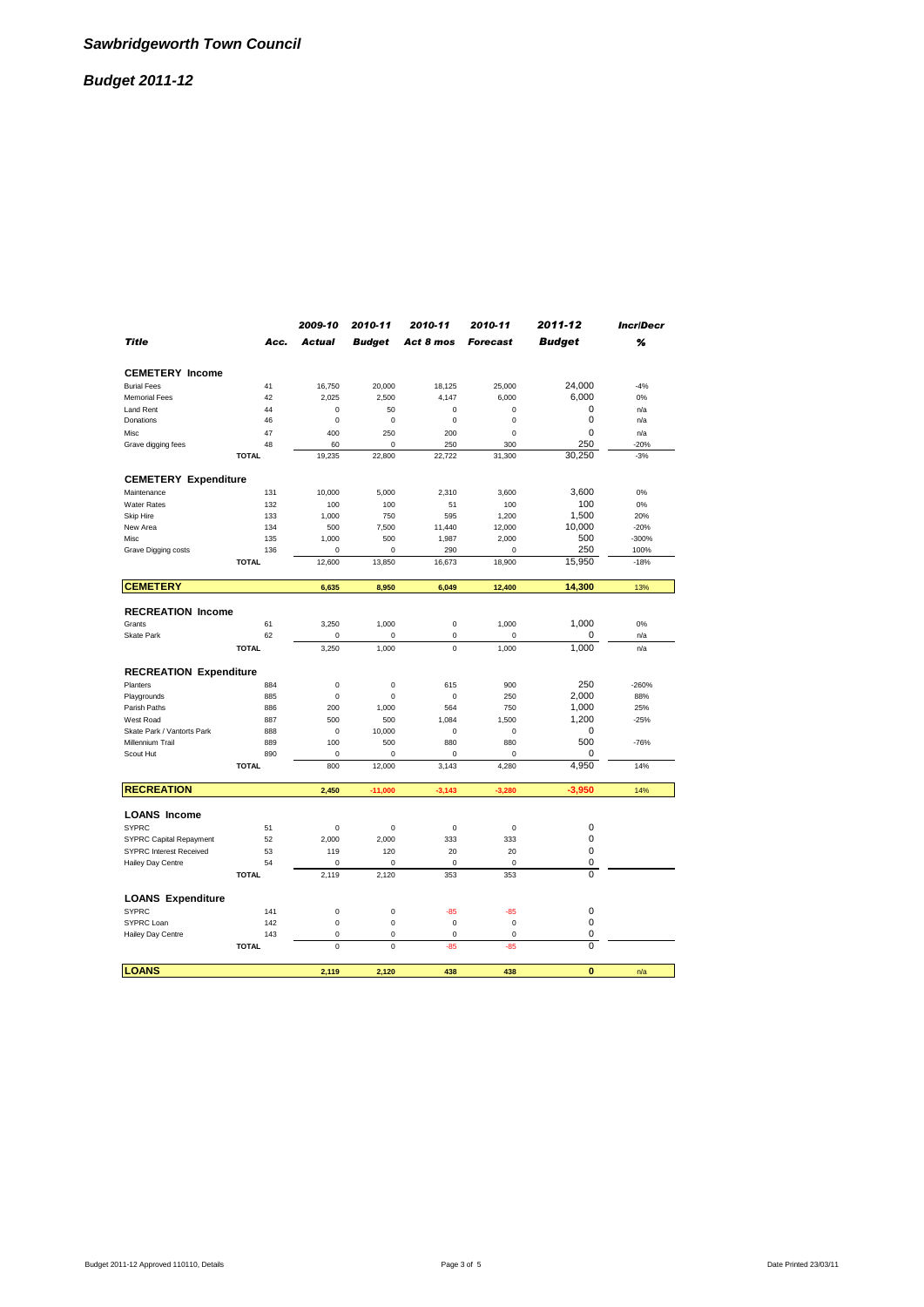|                                                            |            | 2009-10         | 2010-11                    | 2010-11          | 2010-11              | 2011-12       | <b>IncriDecr</b> |
|------------------------------------------------------------|------------|-----------------|----------------------------|------------------|----------------------|---------------|------------------|
| <b>Title</b>                                               | Acc.       | <b>Actual</b>   | <b>Budget</b>              | Act 8 mos        | <b>Forecast</b>      | <b>Budget</b> | %                |
|                                                            |            |                 |                            |                  |                      |               |                  |
| MISCELLANEOUS Income                                       |            |                 |                            |                  |                      |               |                  |
| General                                                    | 71         | $\bf 0$         | $\mathsf 0$                | $\pmb{0}$        | $\mathbf 0$          | 0             |                  |
| <b>Hanging Baskets</b>                                     | 72         | $\mathbf 0$     | $\mathbf 0$                | 0                | $\mathbf 0$          | $\mathbf 0$   |                  |
| Christmas Lights                                           | 73         | $\bf 0$         | $\bf 0$                    | 0                | $\mathbf 0$          | 0             |                  |
| Mayor's Charity                                            | 74<br>75   | 2,814<br>3,056  | 1,500<br>$\bf 0$           | 5,305<br>0       | 6,000<br>$\mathbf 0$ | 1,500<br>0    | $-300%$          |
| Cricket Club Loan Repayment<br>Cricket Club Interest Recvd | 76         | 195             | 0                          | 0                | 0                    | 0             |                  |
| <b>TOTAL</b>                                               |            | 6,065           | 1,500                      | 5,305            | 6,000                | 1.500         | $-300%$          |
| <b>MISCELLANEOUS Expenditure</b>                           |            |                 |                            |                  |                      |               |                  |
| Depot                                                      | 151        | $\bf 0$         | $\bf 0$                    | 0                | $\mathbf 0$          | 0             |                  |
| <b>Hanging Baskets</b>                                     | 152        | 495             | 2,500                      | 2,055            | 2,000                | 250           | $-700%$          |
| Christmas Lights                                           | 153        | 14,000          | 16,000                     | 9,503            | 17,000               | 8.000         | $-113%$          |
| Mayor's Charity                                            | 154        | 0               | 1,500                      | 4,383            | 6,000                | 1,500         | $-300%$          |
| Town Twinning (Cricket Club Loan)                          | 155        | 0               | 0                          | 0                | 0                    | 2,000         | n/a              |
| Hailey Day Centre                                          | 156        | 2,000           | 2,000                      | 2,000            | 2,000                | 2,000         | 0%               |
| <b>SYPRC</b>                                               | 157        | 2,000           | 2,000                      | 2,000            | 2,000                | 2,000         | 0%               |
| CCTV                                                       | 158        | 5,000           | 5,000                      | 0                | 0                    | 0             | n/a              |
| Town Ranger                                                | 159        | 5,000           | 10,000                     | 3,001            | 4,000                | 6,000         | 33%              |
| Ranger's Tools                                             | 160        | 500             | 1,000                      | 619              | 750                  | 250<br>4,000  | $-200%$          |
| Vehicles<br><b>TOTAL</b>                                   | 161        | 3,500<br>32,495 | 4,000<br>44,000            | 2,692<br>26,253  | 4,000<br>37,750      | 26,000        | 0%<br>$-45%$     |
|                                                            |            |                 |                            |                  |                      |               |                  |
| <b>MISCELLANEOUS</b>                                       |            | $-26,430$       | $-42,500$                  | $-20,948$        | $-31,750$            | $-24,500$     | $-45%$           |
| <b>COMMUNITY BUS Income</b>                                |            |                 |                            |                  |                      |               |                  |
| Grants                                                     | 20         | 12,025          | 24,050                     | 28,300           |                      | 24,050        | 0%               |
| Fares                                                      | 21         | $\mathbf 0$     | 100                        | 171              | 24,050<br>250        | 250           | 0%               |
| Driver charge out                                          | 22         | $\mathbf 0$     | $\mathbf 0$                | $\mathbf 0$      | $\bf 0$              | $\mathbf 0$   |                  |
| Concessionary Fares                                        | 23         | $\mathbf 0$     | $\mathbf 0$                | $\mathbf 0$      | $\mathbf 0$          | $\mathbf 0$   |                  |
| Sponsorship                                                | 24         | $\mathbf 0$     | $\mathsf 0$                | 0                | 8,333                | 10,000        | 17%              |
|                                                            |            | 12,025          | 24,150                     | 28,471           | 32,633               | 34,300        | 5%               |
|                                                            |            |                 |                            |                  |                      |               |                  |
| <b>COMMUNITY BUS Expenditure</b><br>Vehicle Hire           | 201        | $\bf 0$         | 10,200                     | 7,231            | 11,800               | 6,000         | $-97%$           |
| Other                                                      | 202        | $\bf 0$         | 500                        | 1,303            | 1,303                | 1,500         | 13%              |
| Drivers                                                    | 203        | 0               | 14,991                     | 12,561           | 19,500               | 22,350        | 13%              |
| Fuel                                                       | 208        | $\bf 0$         | 0                          | 0                | 0                    | 1,800         | 100%             |
| Insurance                                                  | 209        | 0               | 0                          | 0                | 0                    | 2,600         | 100%             |
|                                                            |            | 0               | 25,691                     | 21,095           | 32,603               | 34,250        | 5%               |
| <b>COMMUNITY BUS</b>                                       |            | 12,025          | $-1,541$                   | 7,376            | 30                   | 50            | 5%               |
|                                                            |            |                 |                            |                  |                      |               |                  |
| <b>MINIBUS ET53 Income</b>                                 |            |                 |                            |                  |                      |               |                  |
| Vehicle Hire                                               | 25         | 0               | 0                          | 3,050            | 5,000                | 10.000        | 50%              |
| Grants                                                     | 26         | 0               | $\mathsf 0$                | 2,901            | 9,000                | 0             |                  |
| Other                                                      | 27         | $\mathbf 0$     | $\mathbf 0$                | $\mathbf 0$      | $\mathbf 0$          | $\mathbf 0$   |                  |
|                                                            |            |                 |                            |                  |                      |               | n/a              |
|                                                            |            | $\mathbf 0$     | $\mathbf 0$                | 5,951            | 14,000               | 10,000        | $-40%$           |
| <b>MINIBUS ET53 Expenditure</b>                            |            |                 |                            |                  |                      |               |                  |
| Insurance                                                  | 205        | 0               | 0                          | 1,704            | 1,704                | 1,800         | 5%               |
| Maintenance                                                | 206        | $\pmb{0}$       | $\mathsf 0$                | 1,263            | 2,000                | 2,000         | 0%               |
| Running Costs (Fuel)                                       | 207        | 0               | 0                          | 387              | 800                  | 1,200         | 33%              |
|                                                            |            | $\bf 0$         | $\mathsf 0$                | 3,354            | 4,504                | 5,000         | 10%              |
| <b>MINIBUS ET53</b>                                        |            | 0               | 0                          | 2,597            | 9,496                | 5,000         | 10%              |
|                                                            |            |                 |                            |                  |                      |               |                  |
| <b>FARMERS MARKET Income</b>                               |            |                 |                            |                  |                      |               |                  |
| Deposits                                                   | 80         | $\bf 0$         | $\mathsf 0$                | 869              | 900                  | 0             |                  |
| Stall Holders Fees                                         | 81         | $\bf 0$         | 0                          | 2,356            | 5,000                | 5,000         | 0%               |
| Other                                                      | 82         | $\bf 0$         | $\mathsf 0$                | 0                | 0                    | 0             | n/a              |
|                                                            |            | $\bf 0$         | 0                          | 3,225            | 5,900                | 5.000         | $-18%$           |
|                                                            |            |                 |                            |                  |                      |               |                  |
| <b>FARMERS MARKET Expenditure</b>                          |            |                 |                            |                  |                      |               |                  |
| Deposit Returns                                            | 301        | 0               | 0                          | 94               | 94                   | 64            | $-47%$           |
| Rent of Stalls                                             | 302        | 0               | $\mathsf 0$                | 1,500            | 2,500                | 3,000         | 17%              |
| Publicity                                                  | 303<br>304 | 0<br>$\bf 0$    | $\mathsf 0$<br>$\mathsf 0$ | 201<br>$\pmb{0}$ | 350<br>0             | 500<br>1,200  | 30%              |
| Market Supervision<br>Other                                | 305        | $\pmb{0}$       | 0                          | 401              | 0                    | 0             | 100%             |
|                                                            |            | $\bf 0$         | $\mathsf 0$                | 2,196            | 2,944                | 4,764         | 38%              |
|                                                            |            |                 |                            |                  |                      |               |                  |
| <b>FARMERS MARKET</b>                                      |            | $\mathbf{0}$    | $\bf{0}$                   | 1,029            | 2,956                | 236           | 38%              |
|                                                            |            |                 |                            |                  |                      |               |                  |
| <b>TOTAL EXPENDITURE</b>                                   |            | 218,910         | 218,346                    | 99,983           | 185,426              | 268,139       | 31%              |